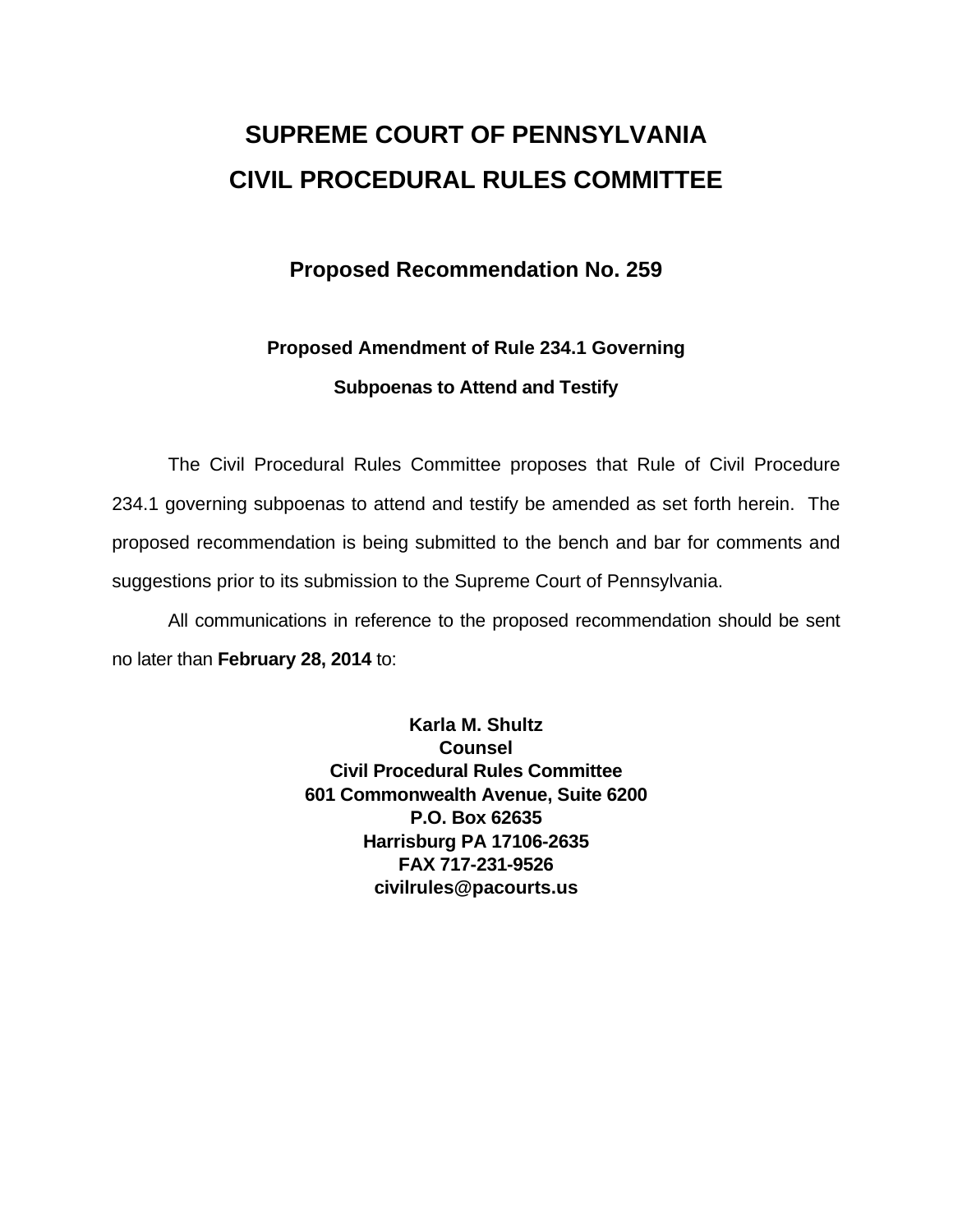#### **Rule 234.1. Subpoena to Attend and Testify**

(a) A subpoena is an order of the court commanding a person to attend and testify at a particular time and place. It may also require the person to produce documents or things which are under the possession, custody or control of that person.

> Note: See Discovery Rule 4009.1 et seq. for a request upon a party and a subpoena upon a person not a party for the production of documents and things other than a deposition or a trial.

> The twenty-day notice requirement of Rule 4009.21(a) is not applicable to a subpoena issued under Rule 234.1 in connection with a deposition. The provision of Rule 4007.1(d)(2) that materials subpoenaed in connection with a deposition ''shall be produced at the deposition and not earlier, except upon the consent of all parties to the action,'' serves the same purpose as the notice requirement under Rule 4009.21(a).

(b) A subpoena may be used to command a person to attend and to produce documents or things only at

(1) a trial or hearing in an action or proceeding pending in the court, or

(2) the taking of a deposition in an action or proceeding pending in the

court.

(c) A subpoena may not be used to compel a person to appear or to produce documents or things ex parte before an attorney, a party or a representative of the party.

## **(d) A subpoena shall be served reasonably in advance of the date upon which attendance is required.**